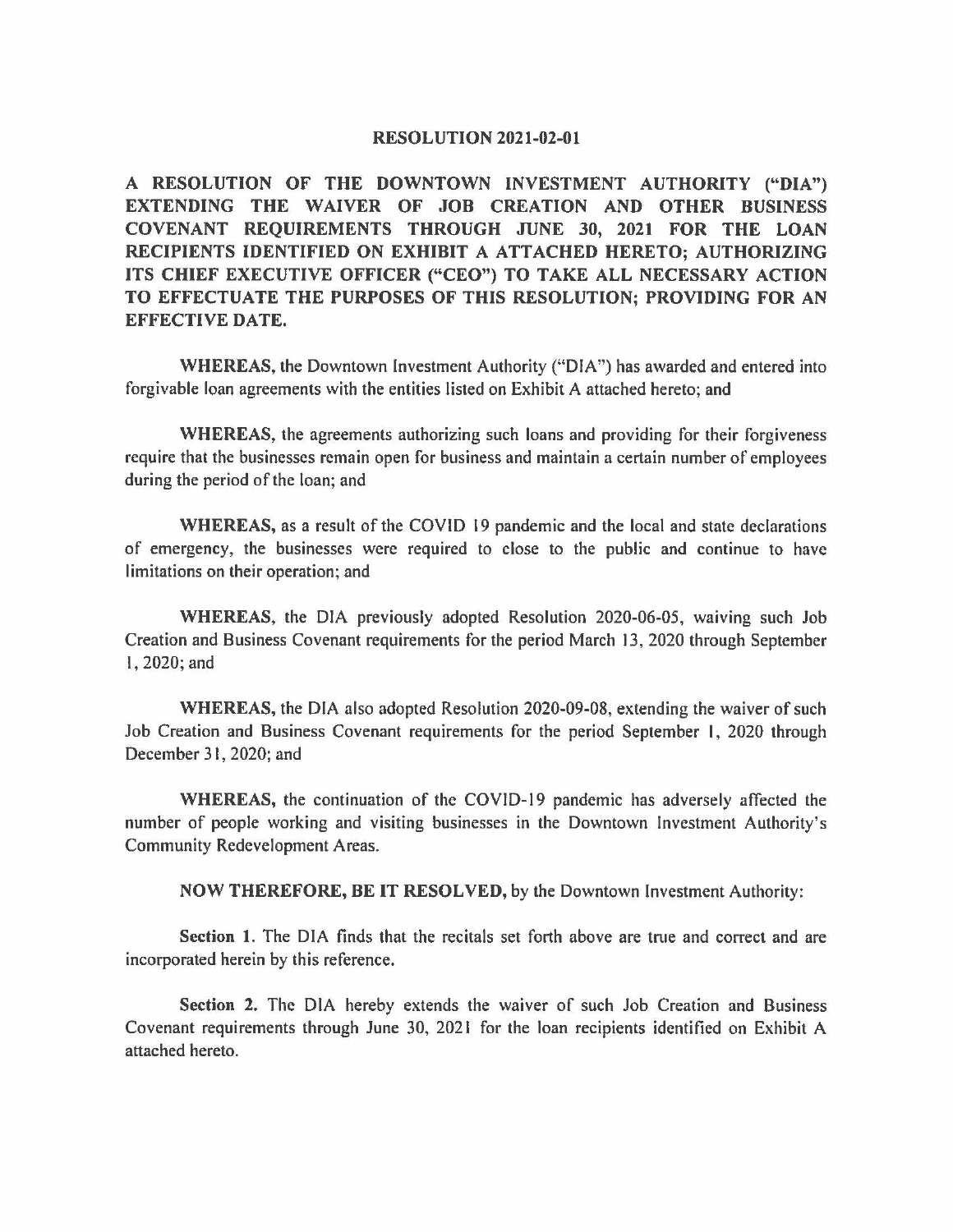RESOLUTION 2021-02-01 PAGE 2 OF 3

**Section 3.** The DIA instructs its CEO to take all necessary action to effectuate the purposes of this resolution.

**Section 4.** The Effective Date of this Resolution is the date upon execution of the Resolution by the Chairman of the DIA.

WITNESS: **DOWNTOWN INVESTMENT AUTHORITY** 

Witness

Ron Moody,

 $2/17/21$ Date

VOTE: In Favor: **9** Opposed: **6** Abstained: **6**